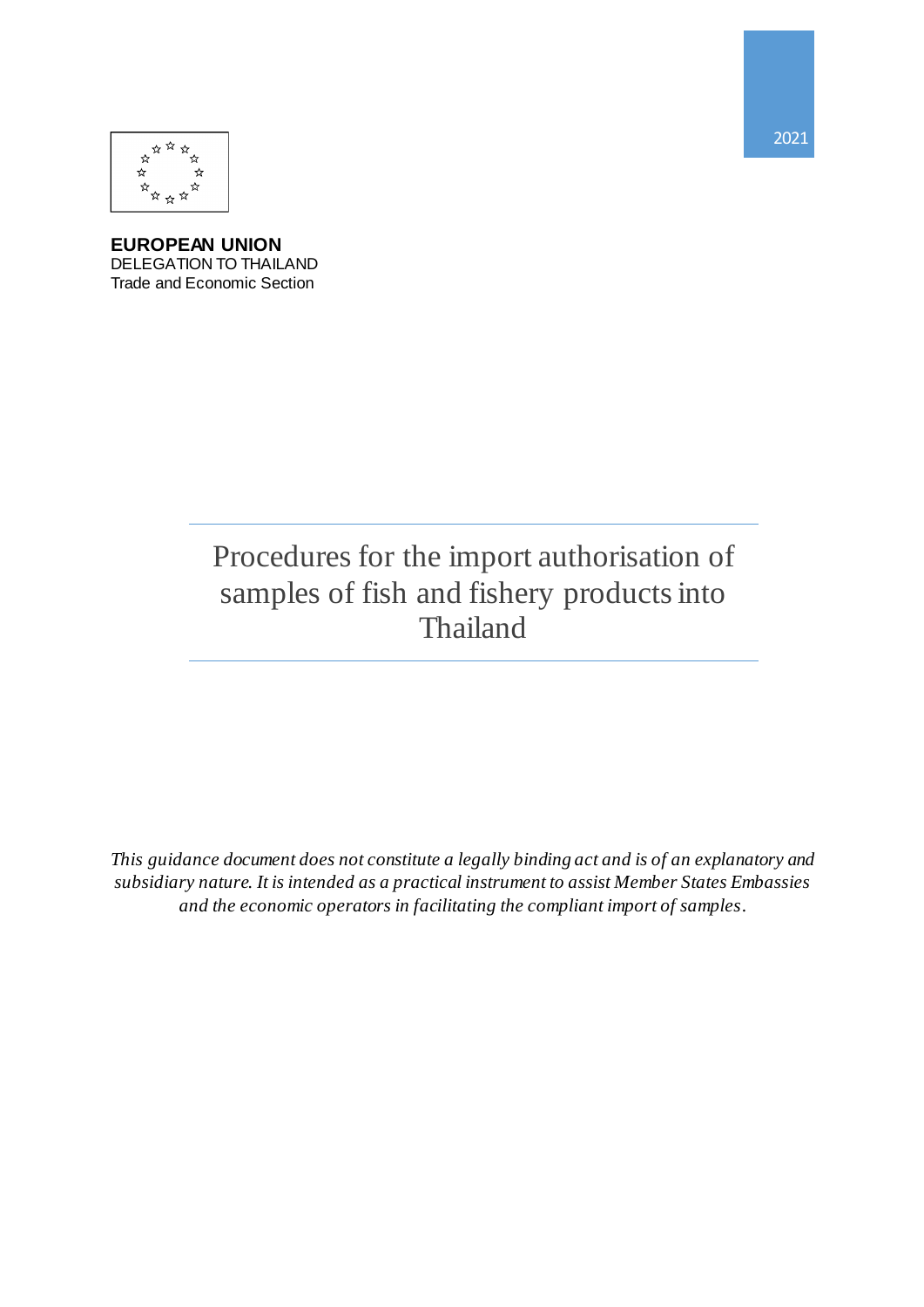## **Procedures for the import authorization of samples of fish and fishery products into Thailand for trade fairs and exhibitions**

**Responsible agency:** Division of Fish Quarantine and Inspection, Department of Fisheries (DOF)

**Scope of products:** live fish, ornamental fish and fishery products (HS 03 and 1603 to 1605)

**Quantity limit:** no quantity limit but should be in a reasonable amount for a trade fair.

**Contact:** [fishtrade\\_2007@hotmail.com](mailto:fishtrade_2007@hotmail.com)

|                      |                                                                                                                                                                                                                        | Description                                                                                                                                                                                                                                                                                                                                                                                                                                                                                                                                                                                                                                                                                                                                                                                                                                                                                                                                                                                                   | est. duration                                       | Fee                                      |  |  |  |  |
|----------------------|------------------------------------------------------------------------------------------------------------------------------------------------------------------------------------------------------------------------|---------------------------------------------------------------------------------------------------------------------------------------------------------------------------------------------------------------------------------------------------------------------------------------------------------------------------------------------------------------------------------------------------------------------------------------------------------------------------------------------------------------------------------------------------------------------------------------------------------------------------------------------------------------------------------------------------------------------------------------------------------------------------------------------------------------------------------------------------------------------------------------------------------------------------------------------------------------------------------------------------------------|-----------------------------------------------------|------------------------------------------|--|--|--|--|
| Pre-import procedure |                                                                                                                                                                                                                        |                                                                                                                                                                                                                                                                                                                                                                                                                                                                                                                                                                                                                                                                                                                                                                                                                                                                                                                                                                                                               |                                                     |                                          |  |  |  |  |
| 1.                   | A Thai importing company<br>(importer) applies for an access to<br>the Fisheries Single Window (FSW).<br>The system is used for the on-line<br>application for the imports of fish<br>and fish products into Thailand. | An importer (as shown in the<br>customs declaration form, bill of<br>ladings or health certificate) must<br>submit an application for the use<br>of the FSW system in person at<br>the Division of Fish Quarantine<br>and inspection, Department of<br>Fisheries (DOF)                                                                                                                                                                                                                                                                                                                                                                                                                                                                                                                                                                                                                                                                                                                                        |                                                     |                                          |  |  |  |  |
| 2.                   | The importer obtains username and<br>password to access the FSW.                                                                                                                                                       |                                                                                                                                                                                                                                                                                                                                                                                                                                                                                                                                                                                                                                                                                                                                                                                                                                                                                                                                                                                                               | Within 1 day after<br>submitting an<br>application. |                                          |  |  |  |  |
| 3.                   | The <i>importer</i> submits an on-line<br>application for the import of sample<br>products via the FSW.                                                                                                                | One invoice/list of sample<br>products per application. With<br>the following supporting<br>documents:<br>A copy of company<br>$\overline{a}$<br>registration form of the<br>importer.<br>A proxy letter authorizing a<br>$\frac{1}{2}$<br>person to process the<br>application on behalf of the<br>importer and a copy of<br>his/her ID card.<br>A copy of invoice, airway<br>Ξ<br>bill/ bill of lading/<br>Notification to collect<br>international postal items.<br>A letter from the importer<br>$\blacksquare$<br>requesting the temporary<br>imports of fish and fishery<br>products into Thailand (free<br>format).<br>Information of the trade<br>$\frac{1}{2}$<br>fairs/exhibitions including<br>the venue of the event.<br>A letter from the organizer<br>Ξ<br>of the trade fairs confirming<br>the participation of the<br>importer in the fairs.<br>Catch certificate, Port<br>$\overline{\phantom{a}}$<br>Inspection Report, invoice,<br>bill of lading/airway bill,<br>Customs declaration, and |                                                     | THB 30 stamp<br>for the proxy<br>letter. |  |  |  |  |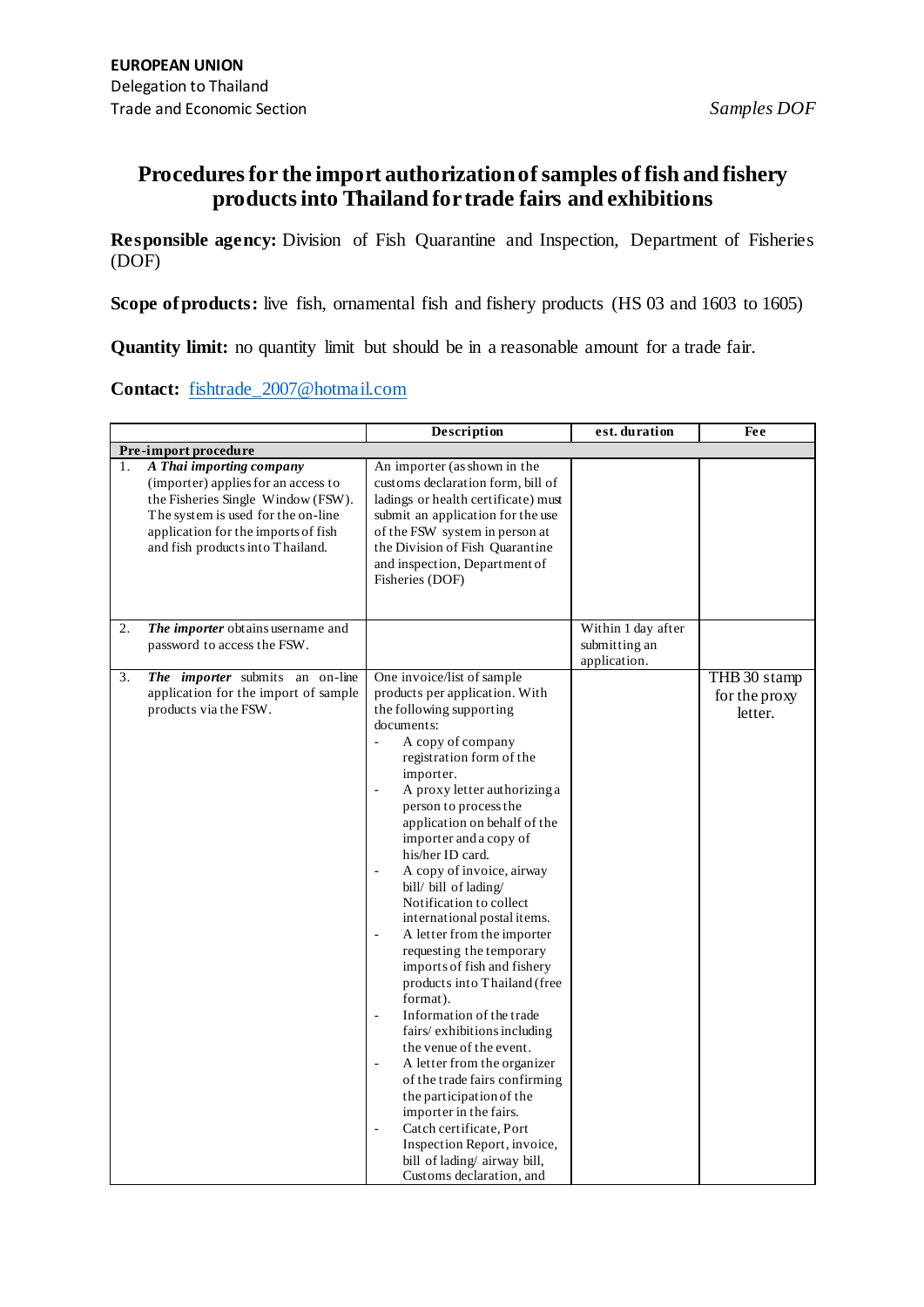# **EUROPEAN UNION**

### Delegation to Thailand Trade and Economic Section **Samples DOF** Samples DOF

|    |                                                                   | Description                                | est. duration      | Fee |
|----|-------------------------------------------------------------------|--------------------------------------------|--------------------|-----|
|    |                                                                   | CITES import permit (if                    |                    |     |
|    |                                                                   | applicable)*                               |                    |     |
|    |                                                                   |                                            |                    |     |
| 4. | The DOF authorizes the import and                                 |                                            | Within 1 working   |     |
|    | issues import permit for the                                      |                                            | days after the     |     |
|    | temporary import of sample                                        |                                            | submission via     |     |
|    | products.                                                         |                                            | FSW.               |     |
| 5. | The importer submits, via FSW, to a                               | Relevant documents:                        | at least 1 working |     |
|    | Fish Quarantine Station (FQS) at the                              | A copy of ID card of the<br>$\blacksquare$ | day prior to the   |     |
|    | designated port of entry the                                      | importer or representative of              | importation        |     |
|    | following documents: an application                               | the importer.                              |                    |     |
|    | request ( <i>Form R1/1</i> ), the import                          |                                            |                    |     |
|    | permit for temporary import of                                    |                                            |                    |     |
|    | sample products (under step 4), and                               |                                            |                    |     |
|    | relevant documents to import                                      |                                            |                    |     |
|    | samples of fish and fishery products                              |                                            |                    |     |
|    | into Thailand,                                                    |                                            |                    |     |
| 6. | The FQS lays down import                                          | Health certificate issued by the           | Within the same    |     |
|    | requirements which will be included                               | National Fishery Authority of the          | day as Step 5.     |     |
|    | in the Health Certificate.                                        | exporting country must be in               |                    |     |
|    |                                                                   | either TH or EN only.                      |                    |     |
| 7. | The importer/shipping company                                     |                                            | Within the same    |     |
|    | notifies to the FQS, via FSW, the                                 |                                            | day as Step 5.     |     |
|    | exact arrival date, airline, flight,                              |                                            |                    |     |
|    | vessel no. of the imported samples of                             |                                            |                    |     |
|    | fish and fishery products and submits                             |                                            |                    |     |
|    | the Health Certificate, duly issued                               |                                            |                    |     |
|    | by the National Fishery Office of the<br>exporting country.       |                                            |                    |     |
|    |                                                                   |                                            |                    |     |
| 8. | Procedures on the import day<br>The FQS issues a temporary import | Form R 6 is for a temporary                | Within 1 day (on   |     |
|    | license (Form $R$ 6) shortly after the                            | movement of animal products,               | the import day)    |     |
|    | arrival of the goods for customs                                  | including fishery products, for            |                    |     |
|    | clearance formalities.                                            | customs formalities                        |                    |     |
| 9. | The FQS conducts document checks                                  | No physical checks required for            | Within 1 day(on    |     |
|    | (in order to check consistency of the                             | the sample products.                       | the import day)    |     |
|    | information in import permit for                                  |                                            |                    |     |
|    | temporary imports of sample                                       |                                            |                    |     |
|    | products, Form R 6, the Health                                    |                                            |                    |     |
|    | Certificate (in English, duly signed                              |                                            |                    |     |
|    | by a competent authority of the                                   |                                            |                    |     |
|    | exporting country) and other relevant                             |                                            |                    |     |
|    | documents (catch certificate, invoice,                            |                                            |                    |     |
|    | packinglist, airway bill/bill of                                  |                                            |                    |     |
|    | lading, etc.)                                                     |                                            |                    |     |
|    | 10. FQS issues the ultimate <i>import</i>                         |                                            | Within 1 day (on   |     |
|    | <i>license</i> ( <i>Form R 7</i> ) in order to                    |                                            | the import day)    |     |
|    | release the products, pending                                     |                                            |                    |     |
|    | customs clearance.                                                |                                            |                    |     |
|    | 11. Customs clearance                                             | Please refer to a separate note on         |                    |     |
|    |                                                                   | the customs clearance procedure.           |                    |     |